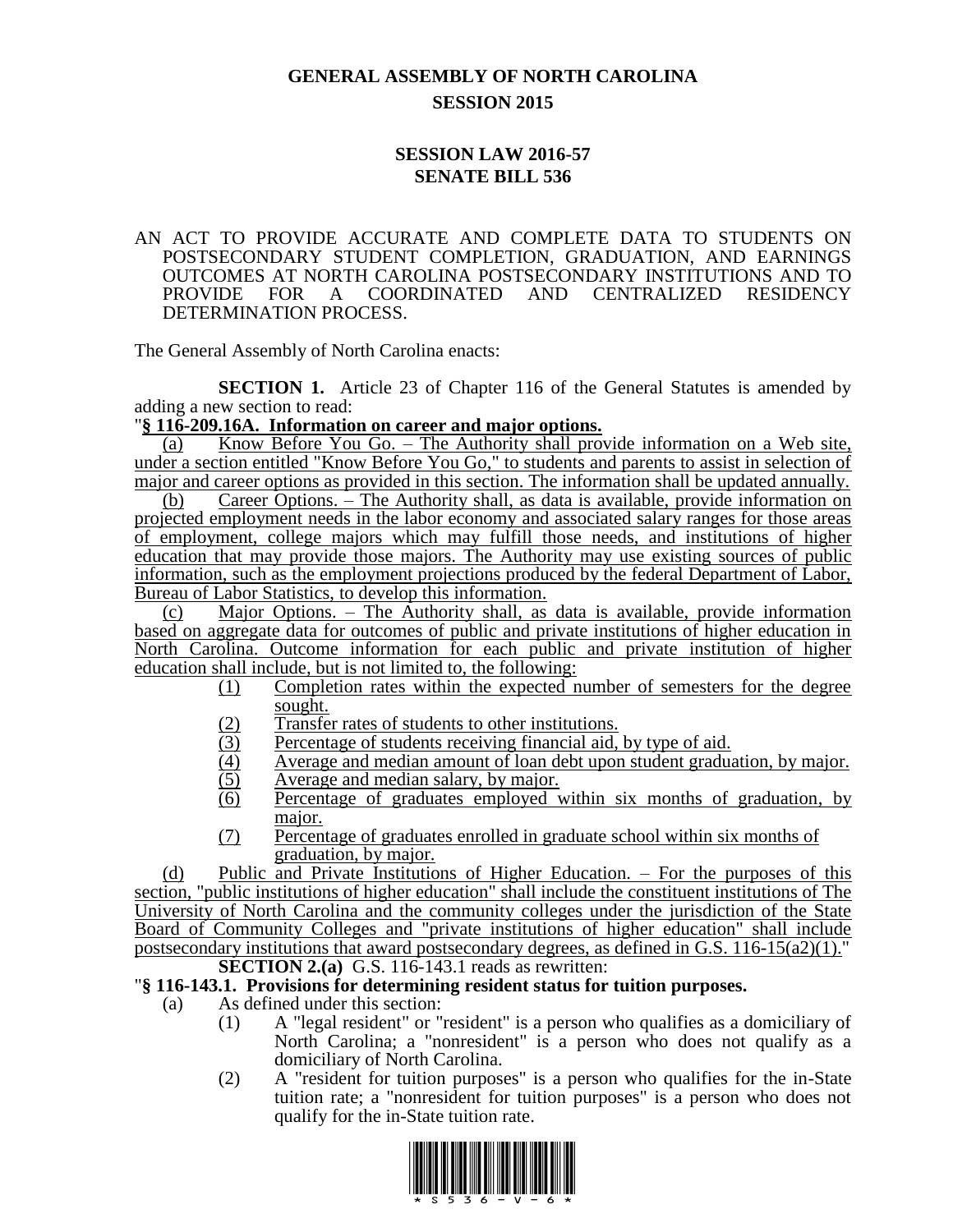- (3) "Institution of higher education" means any of the constituent institutions of the University of North Carolina and the community colleges under the jurisdiction of the State Board of Community Colleges.
- (4) "Authority" means the State Education Assistance Authority created by and authorized to act under Article 23 of Chapter 116 of the General Statutes.

... (d) An individual shall not be classified as a resident for tuition purposes and, thus, not rendered eligible to receive the in-State tuition rate, until he or she has provided such evidence related to legal residence and its duration as may be required by the coordinated and centralized residency determination process administered by the Authority in accordance with this Article acting on behalf of officials of the institution of higher education from which the individual seeks the in-State tuition rate.

(e) When an individual presents evidence that the individual has living parent(s) or court-appointed guardian of the person, the legal residence of such parent(s) or guardian shall be prima facie evidence of the individual's legal residence, which may be reinforced or rebutted relative to the age and general circumstances of the individual by the other evidence of legal residence required of or presented by the individual; provided, that the legal residence of an individual whose parents are domiciled outside this State shall not be prima facie evidence of the individual's legal residence if the individual has lived in this State the five consecutive years prior to enrolling or reregistering at the an institution of higher education at which resident status for tuition purposes is sought.education.

... (i) A person who, having acquired bona fide legal residence in North Carolina, has been classified as a resident for tuition purposes but who, while enrolled in a Statean institution of higher education, loses North Carolina legal residence, shall continue to enjoy the in-State tuition rate for a statutory grace period. This grace period shall be measured from the date on which the culminating circumstances arose that caused loss of legal residence and shall continue for 12 months; provided, that a resident's marriage to a person domiciled outside of North Carolina shall not be deemed a culminating circumstance even when said resident's spouse continues to be domiciled outside of North Carolina; and provided, further, that if the 12-month period ends during a semester or academic term in which such a former resident is enrolled at a Statean institution of higher education, such grace period shall extend, in addition, to the end of that semester or academic term.

...."

**SECTION 2.(b)** G.S. 116-201(b) reads as rewritten:

"(b) As used in this Article, the following terms shall have the following meanings unless the context indicates a contrary intent:

... (11) "Student," with respect to scholarships, grants, and work-study programs, means a resident of the State, State for tuition purposes under the criteria set forth in G.S. 116-143.1 and in accordance with any definitions of residency that may from time to time be prescribed by the Board of Governors of The University of North Carolina and published in the residency manual of the Board, Carolina, who, under regulations adopted by the Authority, has enrolled or will enroll in an eligible institution for the purpose of pursuing his education beyond the high school level, who is making suitable progress in his education in accordance with standards acceptable to the Authority and, for the purposes of G.S. 116-209.19, who has not received a bachelor's degree, or qualified for it and who is otherwise classified as an undergraduate under those regulations that the Authority may promulgate; ...."

**SECTION 2.(c)** G.S. 116-204 is amended by adding a new subdivision to read:

"(12) To administer the coordinated and centralized process for determining residency for tuition and State-funded financial aid purposes that is jointly developed and implemented by The University of North Carolina, the North Carolina Community College System, and the Authority, in consultation with the North Carolina Independent Colleges and Universities."

**SECTION 2.(d)** G.S. 116-281 reads as rewritten:

"**§ 116-281. Eligibility requirements for scholarships.**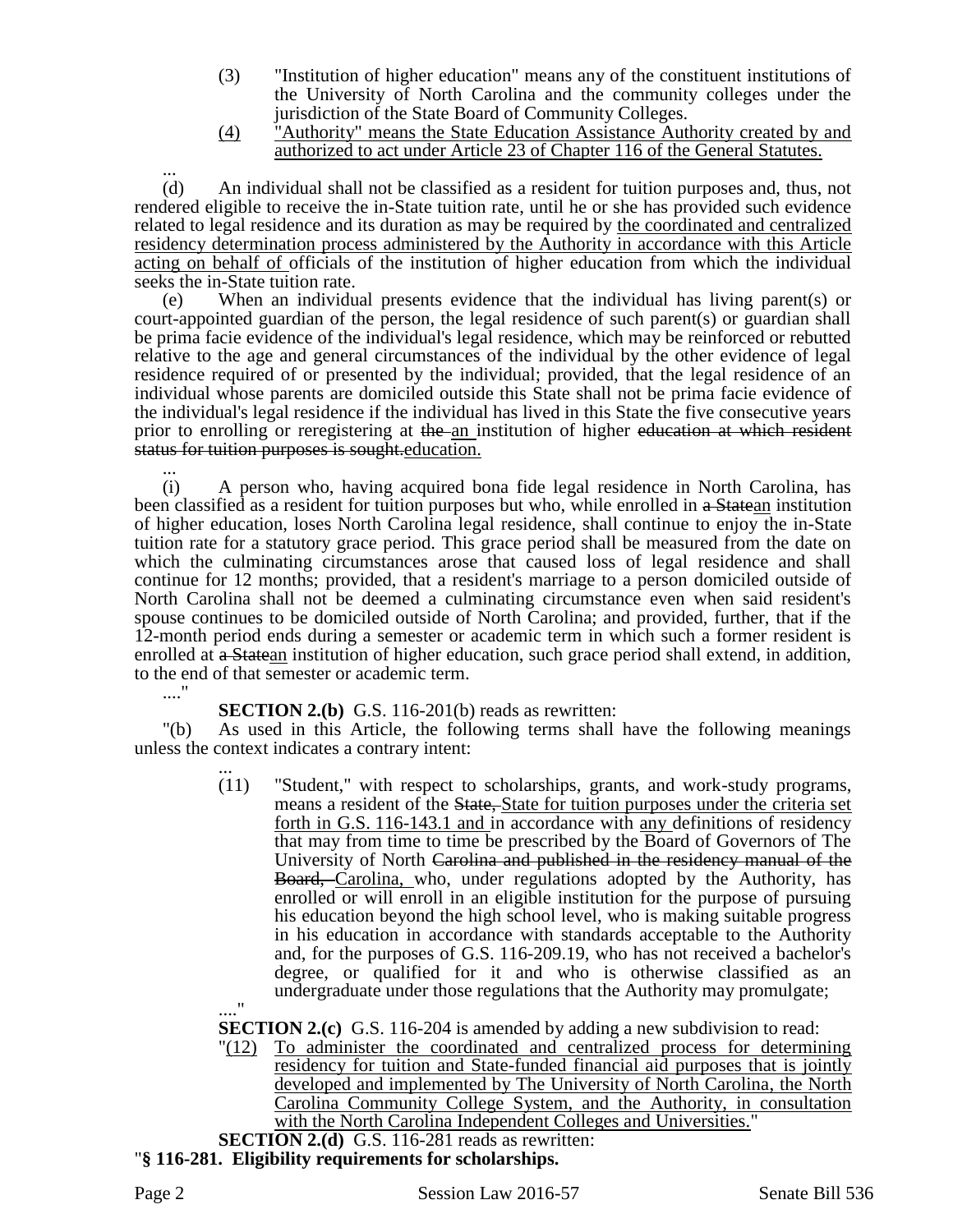In order to be eligible to receive a scholarship under this Article, a student seeking a degree, diploma, or certificate at an eligible private postsecondary institution must meet all of the following requirements:

... (3) The student must qualify as a legal resident of North Carolina and as a resident for tuition purposes under the criteria set forth in G.S. 116-143.1 and in accordance with definitions of residency that may from time to time be adopted by the Board of Governors and published in the residency manual of the Board of Governors.of The University of North Carolina.

#### ...." **SECTION 2.(e)** G.S. 115C-499.2 reads as rewritten:

#### "**§ 115C-499.2. Eligibility requirements for a scholarship.**

In order to be eligible to receive a scholarship under this Article, a student seeking a degree, diploma, or certificate at an eligible postsecondary institution must meet all of the following requirements:

> ... (3) The student must qualify as a legal resident of North Carolina and as a resident for tuition purposes under the criteria set forth in G.S. 116-143.1 and in accordance with definitions of residency that may from time to time be adopted by the Board of Governors and published in the residency manual of the Board of Governors of The University of North Carolina. …."

**SECTION 2.(f)** G.S. 105-259(b) is amended by adding a new subdivision to read:

"(b) Disclosure Prohibited. – An officer, an employee, or an agent of the State who has access to tax information in the course of service to or employment by the State may not disclose the information to any other person except as provided in this subsection. Standards used or to be used for the selection of returns for examination and data used or to be used for determining the standards may not be disclosed for any purpose. All other tax information may be disclosed only if the disclosure is made for one of the following purposes:

> ... (52) To furnish tax information to the State Education Assistance Authority as necessary for administering the coordinated and centralized residency determination process in accordance with Article 14 of Chapter 116 of the General Statutes."

**SECTION 2.(g)** The State Board of Community Colleges shall adopt a policy that requires the community colleges within the North Carolina Community College System to accept only the residency classification jointly developed by The University of North Carolina, the North Carolina Community College System, and the State Education Assistance Authority in consultation with the North Carolina Independent Colleges and Universities as required by this act under the coordinated and centralized process for determining residency for tuition purposes.

**SECTION 2.(h)** The State Education Assistance Authority shall establish a council comprised of representatives of The University of North Carolina, the North Carolina Community College System, and the North Carolina Independent Colleges and Universities to guide and assist the Authority in formulating, developing, and implementing any policies necessary for the proper administration and maintenance of the coordinated and centralized process for determining residency for tuition and State-funded financial aid as required by this act.